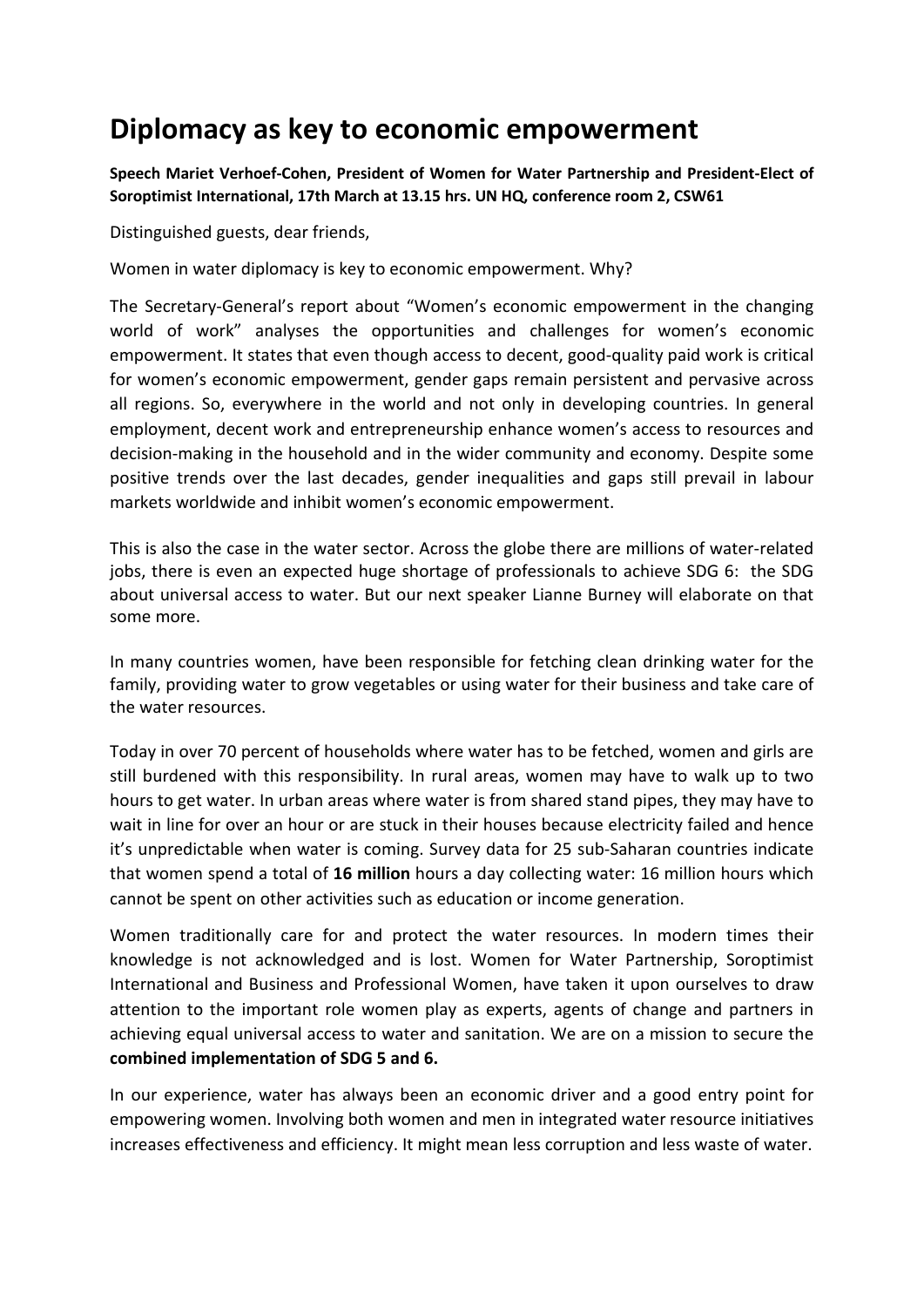However, unfortunately there are many obstacles to full involvement of women in water management. What are these obstacles?

For one there is the clear divide that separates domestic use from other productive uses of water. Women use water for the household, subsistence farming and other non-incomeproducing uses – which in fact is an extension of their domestic roles.

Water management is largely seen as technology driven, and for generations technology has **not** been perceived as women's business! Even women themselves believe that.

The reasons why women are lagging, are no longer linked only to differences in the levels of education, For example, women are perceived as unsuitable for professional field work because it is not done that they travel with a male colleague, or due to the unsafe working environment, or due to a lack of sanitation facilities.

All in all, the role of women as water professionals and/ or traditional water managers is not valued enough. Projects managed by women are often not recognized as contributing to Integrated Water Resource Management. Infrastructure is not maintained, also because women are left behind and not being trained as i.e plumbers.

**So, how can we remove these barriers**? By working together with men to show concrete examples of successful women in the water sector. By getting more women involved as policy experts, diplomats, professionals.

Many members of Women for Water Partnership and local women organisations are being empowered: many members embarked on income generating projects or small scale businesses after access to water was secured. By learning how to deal with authorities, how to negotiate with suppliers, to keep the books straight and to manage projects. Also water is essential for most enterprises and without water, women have no time to start up their business. So, **access to water is key to women's economic empowerment**

## **What can we do to change the situation?**

**First** of all, it requires a change in the **mind-set** to view women as experts and agents of change rather than as victims, vulnerable groups or beneficiaries only.

Women need to have access to vocational training in water-related jobs to be recognised as professionals in today's world.

**Secondly**, we must combine the implementation of SDG 5 and 6 in national action plans. This does not happen automatically and we have to influence the policymakers and budget holders. Many countries consider women and water issues as part of their priorities, but in practice there is little "horizontal" coordination between the two. We are often faced with different ministries, different advisors, and different mechanisms, not only at country level but also in the UN.

Moreover, it is effective to include women at all levels of decision making and setting quotas helps. Having at least 40% women in water governing bodies and **ensuring their voices are**